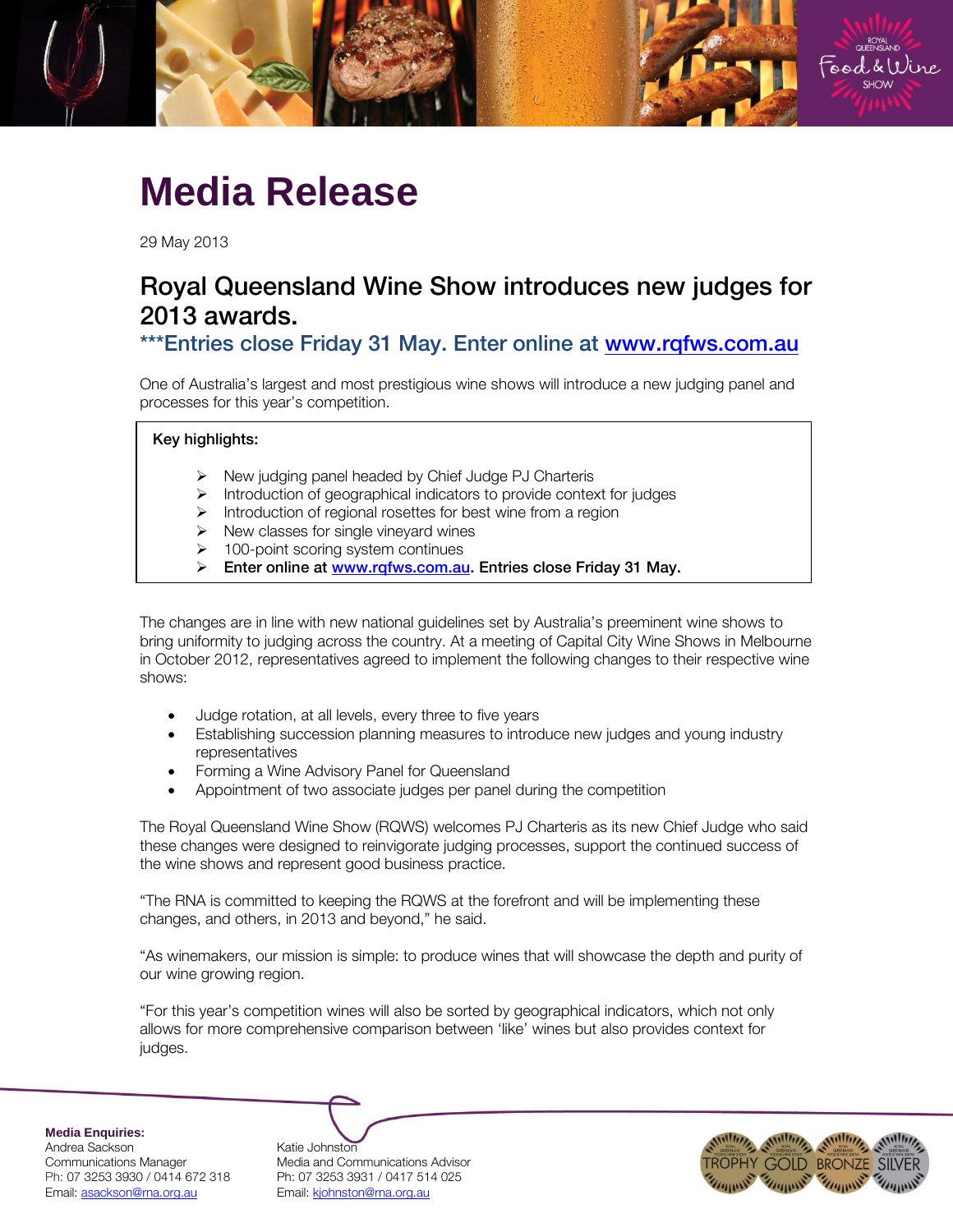

"To celebrate Australia's many great wine regions, the 2013 Royal Queensland Wine Show has introduced regional rosettes to be awarded to the best wine from a particular region and new classes for single vineyards wines," said Mr Charteris.

The RQWS will also no longer accept unfinished wines or barrel samples in any class as it has done previously.

Mr Charteris said last year the RQWS became the first major wine show in the country to release results for its entire competition using the internationally recognised 100-point scoring system.

"Traditionally the RQWS used the 20-point scoring system for results but implemented the new 100 point scoring for the 2012 competition," he said.

"Universally recognised, the 100-point scoring system is used by many prominent commentators and is commonly used throughout the United Kingdom, Ireland, China, Hong Kong, Canada and the United States.

"Wines at the 2013 RQWS will continue to be judged on condition, colour, bouquet and flavour, however the conversion to the 100-point system ensures awards can be featured and understood in the global market."

As a hugely popular and prestigious competition, the RQWS is the ultimate test for winemakers to compete against industry peers and be judged by some of Australia's most respected and experienced professionals.

With so much choice now available, a grand champion trophy from the RQWS is a reliable source of quality for consumers and a valuable way for wineries to set themselves apart from their competitors.

The RQWS runs from July 1 to 5, with winners announced at a gala dinner on July 5.

#### 2013 ROWS JUDGING PANEL:

**2013 ROWS DE 2013 ROWS DE 2013 ROWS DE 2013** 

Born in New Zealand in 1968, PJ was an early convert to the magic of vines, starting to prune vines at Vilagrad Winery in the Waikato at the age of 13. After working at Vilagrad for five years, PJ took over the day-to-day winery operations in 1986 and then in 1988, he left New Zealand to study winemaking at Roseworthy in South Australia.

With a thirst for learning more about winemaking, PJ spent the 1990 vintage with Lindemans, firstly in the Hunter Valley and then at their Rouge Homme facility in Coonawarra. The following 1991 vintage was spent with Riesling expert Tim Knappstein in South Australia's Clare Valley. For the next few years, PJ spent time working at Lindemans in the Hunter Valley, Vilagard in New Zealand and the Adelsheim Vineyard in Oregon, one of the forerunners of top end Pinot Noir in the USA.

During his career, PJ also spent time working with rising Californian Pinot Star, Flowers

**Media Enquiries:**

Andrea Sackson and Katie Johnston<br>Communications Manager Media and Cor Ph: 07 3253 3930 / 0414 672 318 Ph: 07 3253 3931 / 0417 514 025 Email: asackson@rna.org.au Email: kjohnston@rna.org.au

Media and Communications Advisor